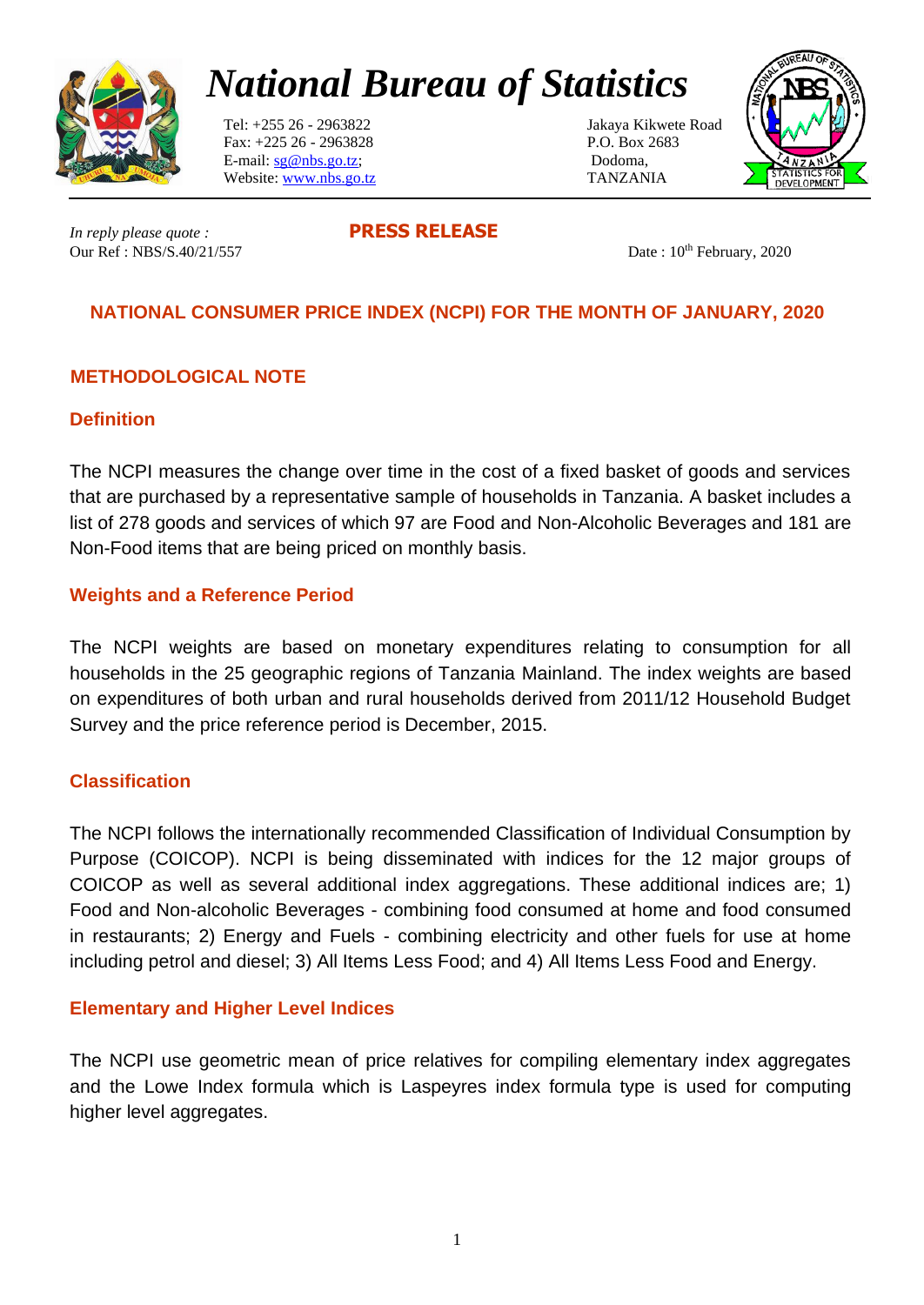# **ANNUAL HEADLINE INFLATION DECREASED TO 3.7%**

| S/N                            | <b>Main Groups</b>                                                    | Weight | Jan. 19 | <b>Dec.19</b> | Jan.2020 | 1 Month<br>Percent<br>Change | 12<br><b>Month</b><br>Percent<br>Change |
|--------------------------------|-----------------------------------------------------------------------|--------|---------|---------------|----------|------------------------------|-----------------------------------------|
| $\mathbf{1}$                   | Food and Non-Alcoholic Beverages                                      | 38.5   | 116.34  | 121.91        | 123.00   | 0.9                          | 5.7                                     |
| $\overline{2}$                 | <b>Alcoholic and Tobacco</b>                                          | 3.7    | 110.29  | 110.82        | 110.80   | 0.0                          | 0.5                                     |
| 3                              | Clothing and Footwear                                                 | 8.3    | 111.15  | 113.06        | 113.44   | 0.3                          | 2.1                                     |
| $\overline{4}$                 | Housing, Water, Electricity, Gas and<br><b>Other Fuel</b>             | 11.6   | 133.02  | 139.28        | 139.35   | 0.1                          | 4.8                                     |
| 5                              | Furnishing, Housing Equipment and<br>Routine Maintenance of the House | 6.3    | 109.84  | 112.42        | 112.61   | 0.2                          | 2.5                                     |
| 6                              | Health                                                                | 2.9    | 108.08  | 109.55        | 109.55   | 0.0                          | 1.4                                     |
| 7                              | Transport                                                             | 12.5   | 104.60  | 106.33        | 106.38   | 0.1                          | 1.7                                     |
| 8                              | Communication                                                         | 5.6    | 95.72   | 96.59         | 96.74    | 0.2                          | 1.1                                     |
| 9                              | <b>Recreation and Culture</b>                                         | 1.6    | 103.24  | 104.33        | 104.39   | 0.1                          | 1.1                                     |
| 10                             | Education                                                             | 1.5    | 107.42  | 107.68        | 108.78   | 1.0                          | 1.3                                     |
| 11                             | <b>Restaurants and hotels</b>                                         | 4.2    | 107.73  | 110.72        | 110.72   | 0.0                          | 2.8                                     |
| 12                             | Miscellaneous goods and services                                      | 3.1    | 108.32  | 110.05        | 110.08   | 0.0                          | 1.6                                     |
| <b>TOTAL - ALL ITEMS INDEX</b> |                                                                       | 100.0  | 113.38  | 117.10        | 117.60   | 0.4                          | 3.7                                     |
| <b>Other Selected Groups</b>   |                                                                       |        |         |               |          |                              |                                         |
| $\mathbf{1}$                   | Food - combining food consumed at                                     |        |         |               |          |                              |                                         |
|                                | home and food consumed in                                             | 37.1   | 119.37  | 125.67        | 127.03   | 1.1                          | 6.4                                     |
|                                | restaurants                                                           |        |         |               |          |                              |                                         |
| $\overline{2}$                 | Energy and Fuels - combining electricity                              |        |         |               |          |                              |                                         |
|                                | and other fuels for use at home with                                  | 8.7    | 144.38  | 150.54        | 150.10   | $-0.3$                       | 4.0                                     |
|                                | petrol and diesel                                                     |        |         |               |          |                              |                                         |
| 3                              | All Items Less Food                                                   | 62.9   | 112.48  | 115.05        | 115.18   | 0.1                          | 2.4                                     |
| 4                              | All Items Less Food and Energy                                        | 54.3   | 107.37  | 109.37        | 109.60   | 0.2                          | 2.1                                     |

# **Table 1: Changes in the NCPI for January, 2020, (Dec.2015 = 100)**

The Headline Inflation Rate measures inflation rate when all items in the fixed CPI basket are included. Table number 1 above indicates that, Annual Headline Inflation Rate for the month of January, 2020 has decreased to 3.7% from 3.8% recorded in December, 2019. The decrease of the headline inflation explains that, the speed of price change for commodities for the year ended January, 2020 has decreased compared to the speed of price change recorded for the year ended December, 2019. The overall index went up to 117.60 in January, 2020 from 113.38 recorded in January, 2019.

# **Food and Non Food Inflation Rates**

Food and Non-Alcoholic Beverages Inflation Rate for the month of January, 2020 has decreased to 5.7% from 6.3% recorded in December, 2019. Annual Inflation Rate for food consumed at home and away from home for the month of January, 2020 has also decreased to 6.4% from 6.9% recorded in December, 2019. On the other hand, the 12-month index change for non-food products in January, 2020 has slightly increased to 2.4% from 2.3% recorded in December, 2019.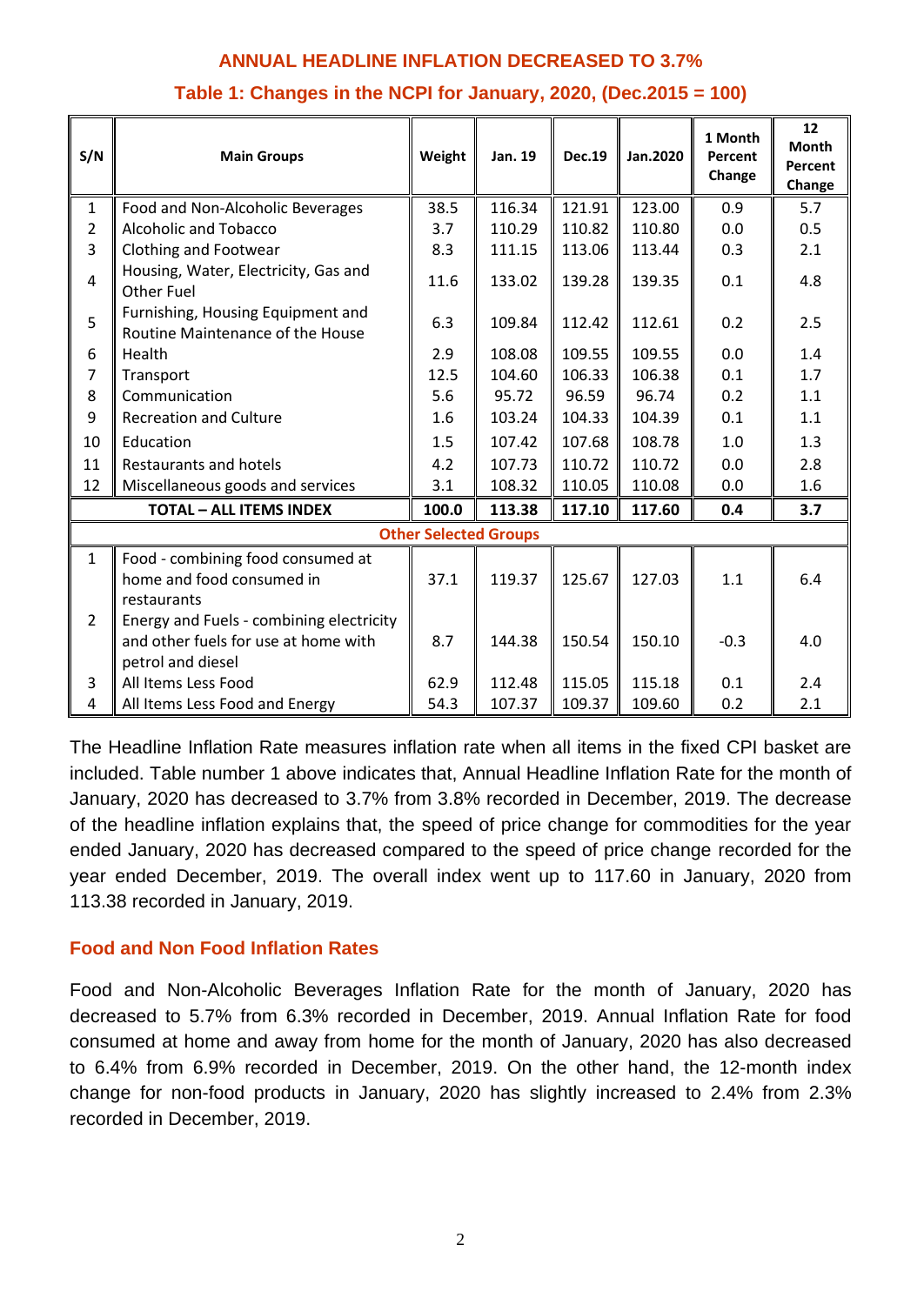# **Inflation Rate excluding Food and Energy**

The Annual Inflation Rate which excludes food and energy for the month of January, 2020 has stagnated at 2.1% as it was recorded in December, 2019.

The NCPI used to compute this type of Inflation Rate excludes food consumed at home and restaurants, petrol, diesel, gas, kerosene, charcoal, firewood and electricity. Excluding food and energy which are the most volatile components in the total NCPI could provide a more stable Inflation Rate figure for Policy Makers.





Chart number 1 above explains that; CPI has shown a relatively stable movement of prices from January, 2019 to January, 2020. In addition, Annual Headline Inflation Rates over the same period have shown a stable trend of movement that range between 3.0% recorded in January and February, 2019 and; 3.8% in November and December, 2019.

#### **MONTHLY CHANGE OF CONSUMER PRICE INDEX FROM DECEMBER, 2019 TO JANUARY, 2020**

The National Consumer Price Index from December, 2019 to January, 2020 has increased by 0.4% compared to an increase of 0.6% recorded from November, 2019 to December, 2019. The overall index has increased to 117.60 in January, 2020 from 117.10 recorded in December, 2019. The increase of the overall index is attributed to the price increase for food and non food items. Some of the food items that contributed to such an increase include: - fish by 1.7%, vegetables by 4.1%, beans by 2.2%, cassava by 2.4% and cooking bananas by 1.7%. On the other hand, some of the non food items that contributed to such an increase include: - actual rentals paid by tenants by 2.3%, petrol by 1.4% and school fee for private primary and secondary schools by 1.9% and 1.8% respectively.